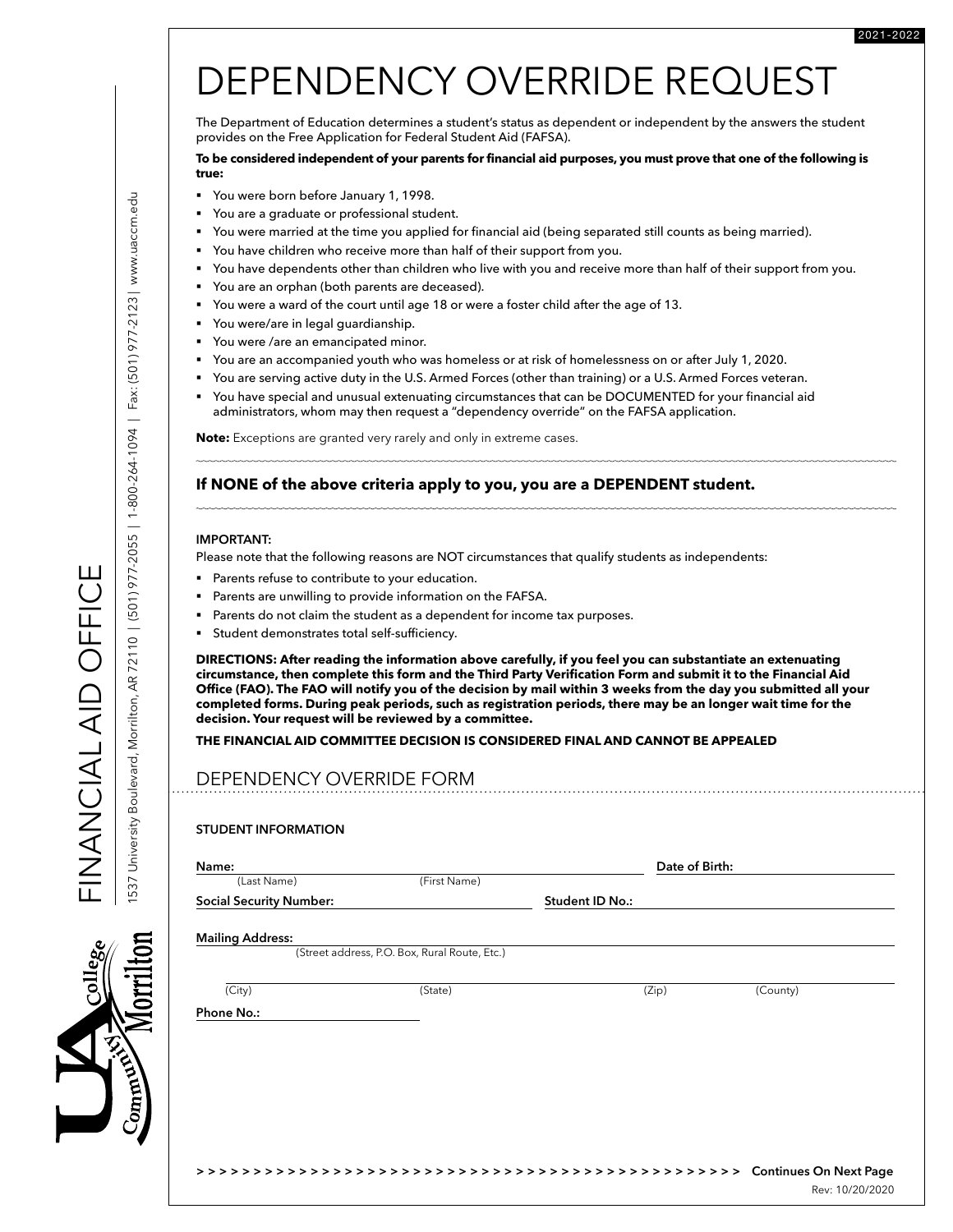|  |  | Page 2 of Dependency Override Request |  |  |
|--|--|---------------------------------------|--|--|
|--|--|---------------------------------------|--|--|

| Is Your Biological MOTHER Deceased?<br>□Yes □No □Don't Know |                                                                                                                                                                                                                                                        | Is Your Biological FATHER Deceased?<br>□ Yes □ No □ Don't Know |                                       |
|-------------------------------------------------------------|--------------------------------------------------------------------------------------------------------------------------------------------------------------------------------------------------------------------------------------------------------|----------------------------------------------------------------|---------------------------------------|
| <b>Parent Name:</b>                                         |                                                                                                                                                                                                                                                        |                                                                |                                       |
| (Full Name)                                                 |                                                                                                                                                                                                                                                        | (Relationship)                                                 |                                       |
| <b>Parent Name:</b><br>(Full Name)                          |                                                                                                                                                                                                                                                        | (Relationship)                                                 |                                       |
| <b>Mailing Address:</b>                                     |                                                                                                                                                                                                                                                        |                                                                |                                       |
|                                                             | (Street address, P.O. Box, Rural Route, Etc.)                                                                                                                                                                                                          |                                                                |                                       |
| $\overline{(City)}$                                         | (State)                                                                                                                                                                                                                                                | (Zip)                                                          | (County)                              |
| Phone No.:                                                  |                                                                                                                                                                                                                                                        |                                                                |                                       |
| When was the last time you lived with your Mother?          |                                                                                                                                                                                                                                                        | With your Father?                                              |                                       |
|                                                             | (month and year)                                                                                                                                                                                                                                       |                                                                | (month and year)                      |
| When was the last time you had contact with your Mother?    | (month and year)                                                                                                                                                                                                                                       |                                                                | With your Father?<br>(month and year) |
| When did your Mother last provide for you?                  |                                                                                                                                                                                                                                                        | Your Father?                                                   |                                       |
|                                                             | (month and year)                                                                                                                                                                                                                                       |                                                                | (month and year)                      |
|                                                             |                                                                                                                                                                                                                                                        |                                                                |                                       |
|                                                             |                                                                                                                                                                                                                                                        |                                                                |                                       |
|                                                             |                                                                                                                                                                                                                                                        |                                                                |                                       |
|                                                             |                                                                                                                                                                                                                                                        |                                                                |                                       |
|                                                             | How do you support yourself and meet your current living expenses?                                                                                                                                                                                     |                                                                |                                       |
|                                                             |                                                                                                                                                                                                                                                        |                                                                |                                       |
|                                                             |                                                                                                                                                                                                                                                        |                                                                |                                       |
|                                                             |                                                                                                                                                                                                                                                        |                                                                |                                       |
|                                                             |                                                                                                                                                                                                                                                        |                                                                |                                       |
|                                                             | Why are your parents no longer able to support you? Explain in detail the circumstances involving your parents' inability<br>or unwillingness to support you. Attach a separate sheet of paper if necessary to provide additional information that you |                                                                |                                       |
|                                                             | feel supports your request to be considered as an independent student.                                                                                                                                                                                 |                                                                |                                       |
|                                                             |                                                                                                                                                                                                                                                        |                                                                |                                       |
|                                                             |                                                                                                                                                                                                                                                        |                                                                |                                       |
|                                                             |                                                                                                                                                                                                                                                        |                                                                |                                       |
| regulations regarding my dependency status.                 | I certify that the information provided is true and correct and I understand that it may be used to override federal                                                                                                                                   |                                                                |                                       |
| Signature:                                                  |                                                                                                                                                                                                                                                        | Date:                                                          |                                       |

College FINANCIAL AID OFFICE<br>Community Morrillon 1537 University Boulevard, Morrilton, AR 72110 | (501) 977-2055 | 1-800-264-1094 | Fax: (501) 977-2123 | www.uaccm.edu 1537 University Boulevard, Morrilton, AR 72110 | (501) 977-2055 | 1-800-264-1094 | Fax: (501) 977-2123 | www.uaccm.edu

FINANCIAL AID OFFICE